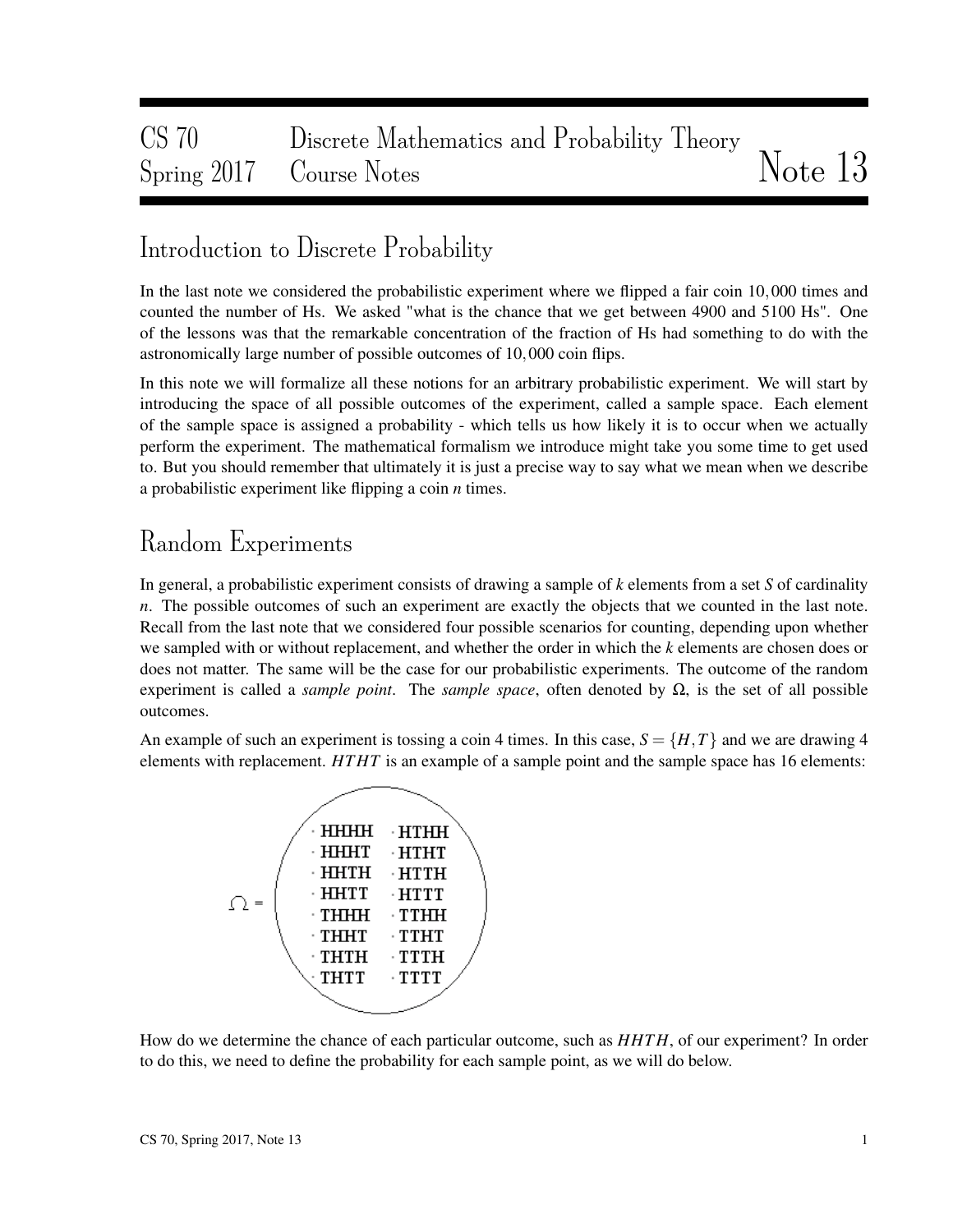## Probability Spaces

A probability space is a sample space  $\Omega$ , together with a probability Pr[ $\omega$ ] for each sample point  $\omega$ , such that

- $0 \leq Pr[\omega] \leq 1$  for all  $\omega \in \Omega$ .
- ∑ ω∈Ω  $Pr[\omega] = 1$ , i.e., the sum of the probabilities of all outcomes is 1.

The easiest way to assign probabilities to sample points is uniformly: if  $|\Omega| = N$ , then  $Pr[x] = \frac{1}{N} \forall x \in \Omega$ . For example, if we toss a fair coin 4 times, each of the 16 sample points (as pictured above) is assigned probability  $\frac{1}{16}$ . We will see examples of non-uniform probability distributions soon.

After performing an experiment, we are often interested in knowing whether an event occurred. For example, we might be interested in the event that there were "exactly 2 *H*'s in four tosses of the coin". How do we formally define the concept of an event in terms of the sample space  $\Omega$ ? Here is a beautiful answer. We will identify the event "exactly 2 *H*'s in four tosses of the coin" with the subset consisting of those outcomes in which there are exactly two H's:

 ${HHTT, HTHT, HTTH, THHT, THTH, THH} \subseteq \Omega$ . Now we turn this around and say that formally an event *A* is just a subset of the sample space,  $A \subseteq \Omega$ .

How should we define the probability of an event *A*? Naturally, we should just *add up* the probabilities of the sample points in *A*.

For any event  $A \subseteq \Omega$ , we define the probability of *A* to be

$$
\Pr[A] = \sum_{\omega \in A} \Pr[\omega].
$$

Thus the probability of getting exactly two *H*'s in four coin tosses can be calculated using this definition as follows. A consists of all sequences that have exactly two *H*'s, and so  $|A| = \binom{4}{2}$  $\binom{4}{2}$  = 6. For this example, there are  $2^4 = 16$  possible outcomes for flipping four coins. Thus, each sample point  $\omega \in A$  has probability  $\frac{1}{16}$ ; and, as we saw above, there are six sample points in *A*, giving us  $Pr[A] = 6 \cdot \frac{1}{16} = \frac{3}{8}$  $\frac{3}{8}$ .

### Examples

We will now look at examples of random experiments and their corresponding sample spaces, along with possible probability spaces and events.

## Coin Flipping

Suppose we have a coin of bias  $p$ , and our experiment consists of flipping the coin 4 times. The sample space  $\Omega$  consists of the sixteen possible sequences of H's and T's shown in the figure on the last page.

The probability space depends on p. If  $p = \frac{1}{2}$  $\frac{1}{2}$  the probabilities are assigned uniformly; the probability of each sample point is  $\frac{1}{16}$ . What if the coin comes up heads with probability  $\frac{2}{3}$  and tails with probability  $\frac{1}{3}$ (i.e. the bias is  $p = \frac{2}{3}$  $\frac{2}{3}$ )? Then the probabilities are different. For example,  $Pr[HHHH] = \frac{2}{3} \times \frac{2}{3} \times \frac{2}{3} \times \frac{2}{3} = \frac{16}{81}$ , while  $Pr[TTHH] = \frac{1}{3} \times \frac{1}{3} \times \frac{2}{3} \times \frac{2}{3} = \frac{4}{81}$ . [*Note: We have cheerfully* multiplied *probabilities here; we'll explain why this is OK later. It is* not *always OK!*]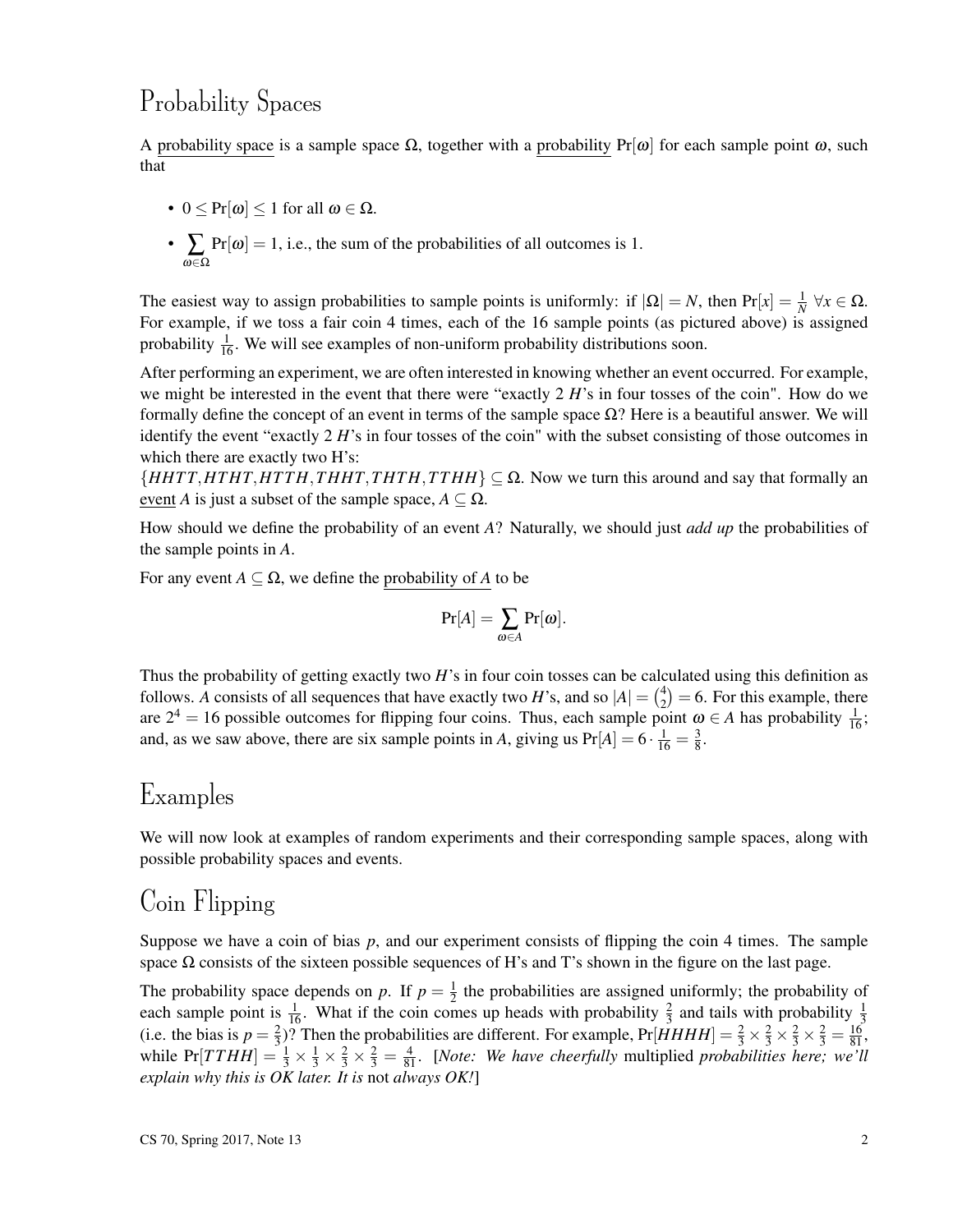What type of events can we consider in this setting? Let event *A* be the event that all four coin tosses are the same. Then  $A = \{HHHH, TTTT\}$ . *HHHH* has probability  $\frac{2}{3}$  $^4$  and *TTTT* has probability  $\frac{1}{3}$  $<sup>4</sup>$ . Thus,</sup>  $Pr[A] = Pr[HHHH] + Pr[TTTT] = \frac{2}{3}$  $^{4}+\frac{1}{3}$ 3  $4 = \frac{17}{81}.$ 

Next, consider event *B*: the event that there are exactly two heads. The probability of any particular outcome with two heads (such as  $HTHT$ ) is  $\frac{2}{3}$  $\frac{2}{1}$ 3 <sup>2</sup>. How many such outcomes are there? There are  $\binom{4}{2}$  $_{2}^{4}) = 6$  ways of choosing the positions of the heads, and these choices completely specify the sequence. So  $Pr[B] = 6\frac{2}{3}$ 3  $\frac{2}{1}$ 3  $2\equiv$  $\frac{24}{81} = \frac{8}{27}.$ 

More generally, if we flip the coin *n* times, we get a sample space  $\Omega$  of cardinality  $2^n$ . The sample points are all possible sequences of *n* H's and T's. If the coin has bias *p*, and if we consider any sequence of *n* coin flips with exactly *r* H's, then the the probability of this sequence is  $p^r(1-p)^{n-r}$ .

Now consider the event *C* that we get exactly  $r$  H's when we flip the coin  $n$  times. This event consists of exactly  $\binom{n}{r}$  $r$ <sup>*n*</sup>) sample points. Each has probability  $p^r(1-p)^{n-r}$ . So the probability of this event,  $P[C] =$  *n*  $\binom{n}{r} p^r (1-p)^{n-r}.$ 

Biased coin-tossing sequences show up in many contexts: for example, they might model the behavior of *n* trials of a faulty system, which fails each time with probability *p*.

#### Rolling Dice

The next random experiment we will discuss consists of rolling two dice. In this experiment,  $\Omega = \{(i, j):$  $1 \le i, j \le 6$ . The probability space is <u>uniform</u>, i.e. all of the sample points have the *same* probability, which must be  $\frac{1}{|\Omega|}$ . In this case,  $|\Omega| = 36$ , so each sample point has probability  $\frac{1}{36}$ . In such circumstances, the probability of any event *A* is clearly just

$$
Pr[A] = \frac{\text{\# of sample points in } A}{\text{\# of sample points in } \Omega} = \frac{|A|}{|\Omega|}.
$$

So for uniform spaces, computing probabilities reduces to *counting* sample points!

Now consider two events: the event *A* that the sum of the dice is at least 10 and the event *B* that there is at least one 6. By writing out the number of sample points in each event, we can determine the number of sample points in each event;  $|A| = 6$  and  $|B| = 11$ . By the observation above, it follows that  $Pr[A] = \frac{6}{36} = \frac{1}{6}$ 6 and  $Pr[B] = \frac{11}{36}$ .

### Card Shuffling

The random experiment consists of shuffling a deck of cards.  $\Omega$  is equal to the set of the 52! permutations of the deck. The probability space is uniform. Note that we're really talking about an idealized mathematical model of shuffling here; in real life, there will always be a bit of bias in our shuffling. However, the mathematical model is close enough to be useful.

## Poker Hands

Here's another experiment: shuffling a deck of cards and dealing a poker hand. In this case, *S* is the set of 52 cards and our sample space  $\Omega = \{$ all possible poker hands $\}$ , which corresponds to choosing  $k = 5$  objects without replacement from a set of size  $n = 52$  where order does not matter. Hence, as we saw in the previous Note,  $|\Omega| = \binom{52}{5}$  $\frac{52}{5}$ ) =  $\frac{52\times51\times50\times49\times48}{5\times4\times3\times2\times1}$  = 2,598,960. Since the deck is assumed to be randomly shuffled, the probability of each outcome is equally likely and we are therefore dealing with a uniform probability space.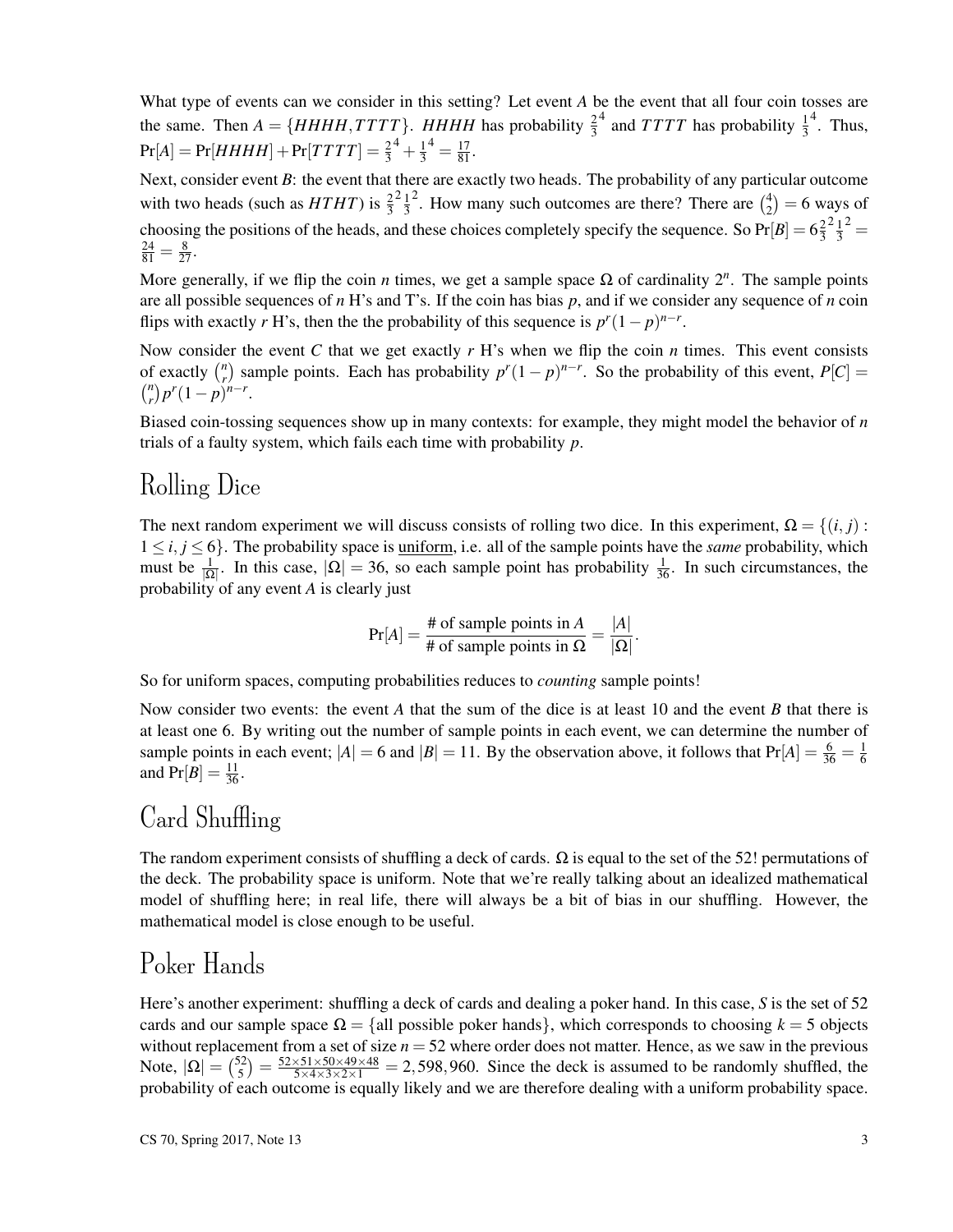Let *A* be the event that the poker hand is a flush. [For those who are not addicted to gambling, a *flush* is a hand in which all cards have the same suit, say Hearts.] Since the probability space is uniform, computing  $Pr[A]$  reduces to simply computing  $|A|$ , or the number of poker hands which are flushes. There are 13 cards in each suit, so the number of flushes in each suit is  $\binom{13}{5}$  $\frac{13}{5}$ . The total number of flushes is therefore  $4 \cdot \binom{13}{5}$  $\binom{13}{5}$ . Then we have

$$
\Pr[\text{hand is a flush}] = \frac{4 \cdot {3 \choose 5}}{\binom{52}{5}} = \frac{4 \cdot 13! \cdot 5! \cdot 47!}{5! \cdot 8! \cdot 52!} = \frac{4 \cdot 13 \cdot 12 \cdot 11 \cdot 10 \cdot 9}{52 \cdot 51 \cdot 50 \cdot 49 \cdot 48} \approx 0.002.
$$

### Balls and Bins

In this experiment, we will throw 20 (labeled) balls into 10 (labeled) bins. Assume that each ball is equally likely to land in any bin, regardless of what happens to the other balls.

If you wish to understand this situation in terms of sampling a sequence of *k* elements from a set *S* of cardinality *n*: here the set *S* consists of the 10 bins, and we are sampling with replacement  $k = 20$  times. The order of sampling matters, since the balls are labeled.

The sample space  $\Omega$  is equal to  $\{(b_1, b_2, \ldots, b_{20}) : 1 \leq b_i \leq 10\}$ , where the component  $b_i$  denotes the bin in which ball *i* lands. The cardinality of the sample space,  $|\Omega|$ , is equal to 10<sup>20</sup>- each element  $b_i$  in the sequence has 10 possible choices, and there are 20 elements in the sequence. More generally, if we throw *m* balls into *n* bins, we have a sample space of size *n <sup>m</sup>*. The probability space is uniform; as we said earlier, each ball is equally likely to land in any bin.

Let *A* be the event that bin 1 is empty. Since the probability space is uniform, we simply need to count how many outcomes have this property. This is exactly the number of ways all 20 balls can fall into the remaining nine bins, which is 9<sup>20</sup>. Hence,  $Pr[A] = \frac{9^{20}}{10^{20}} = (\frac{9}{10})^{20} \approx 0.12$ .

Let *B* be the event that bin 1 contains at least one ball. This event is the *complement*  $\overline{A}$  of  $A$ , i.e., it consists of precisely those sample points which are not in *A*. So  $Pr[B] = 1 - Pr[A] \approx .88$ . More generally, if we throw *m* balls into *n* bins, we have:

Pr[bin 1 is empty] = 
$$
\left(\frac{n-1}{n}\right)^m
$$
 =  $\left(1 - \frac{1}{n}\right)^m$ .

As we shall see, balls and bins is another probability space that shows up very often in Computer Science: for example, we can think of it as modeling a load balancing scheme, in which each job is sent to a random processor.

It is also a more general model for problems we have previously considered. For example, flipping a fair coin 3 times is a special case in which the number of balls (*m*) is 3 and the number of bins (*n*) is 2. Rolling two dice is a special case in which  $m = 2$  and  $n = 6$ .

#### Birthday Paradox

The "birthday paradox" is a remarkable phenomenon that examines the chances that two people in a group have the same birthday. It is a "paradox" not because of a logical contradiction, but because it goes against intuition. For ease of calculation, we take the number of days in a year to be 365. Then  $U = \{1, \ldots, 365\}$ , and the random experiment consists of drawing a sample of *n* elements from *U*, where the elements are the birth dates of *n* people in a group. Then  $|\Omega| = 365^n$ . This is because each sample point is a sequence of possible birthdays for *n* people; so there are *n* points in the sequence and each point has 365 possible values.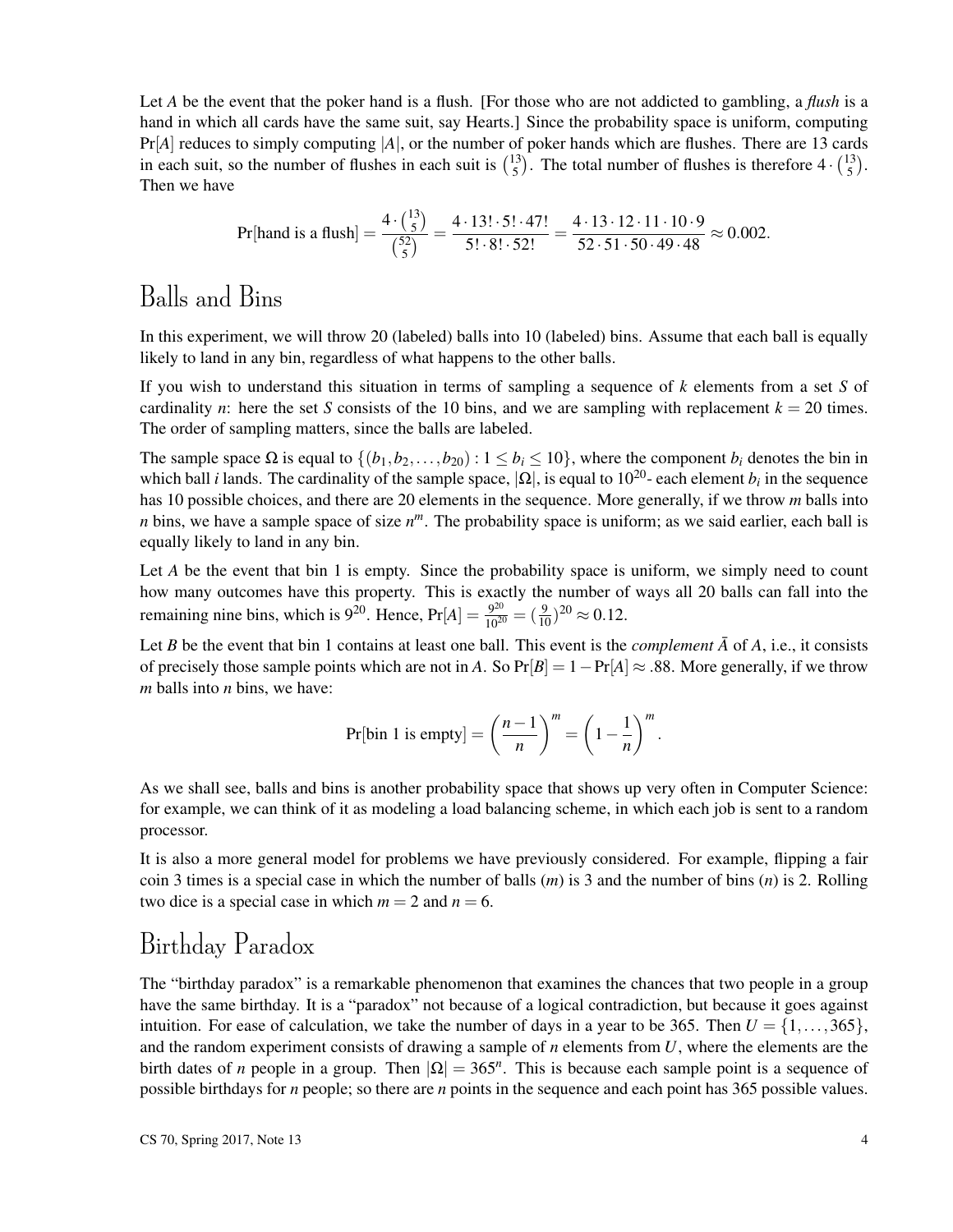Let *A* be the event that at least two people have the same birthday. If we want to determine  $Pr[A]$ , it might be simpler to instead compute the probability of the complement of A,  $Pr[\bar{A}]$ .  $\bar{A}$  is the event that no two people have the same birthday. Since  $Pr[A] = 1 - Pr[\overline{A}]$ , we can then easily compute  $Pr[A]$ .

We are again working in a uniform probability space, so we just need to determine  $|\bar{A}|$ . Equivalently, we are computing the number of ways there are for no two people to have the same birthday. There are 365 choices for the first person, 364 for the second, ...,  $365 - n + 1$  choices for the  $n<sup>th</sup>$  person, for a total of  $365 \times 364 \times \cdots \times (365 - n + 1)$ . Note that this is simply an application of the first rule of counting; we are sampling without replacement and the order matters.

Thus we have  $Pr[\bar{A}] = \frac{|\bar{A}|}{|\Omega|} = \frac{365 \times 364 \times \dots \times (365 - n + 1)}{365^n}$ . Then  $Pr[A] = 1 - \frac{365 \times 364 \times \dots \times (365 - n + 1)}{365^n}$ . This allows us to compute Pr[*A*] as a function of the number of people, *n*. Of course, as *n* increases Pr[*A*] increases. In fact, with  $n = 23$  people you should be willing to bet that at least two people do have the same birthday, since then  $Pr[A]$  is larger than 50%! For  $n = 60$  people,  $Pr[A]$  is over 99%.

### The Monty Hall Problem

In an (in)famous 1970s game show hosted by one Monty Hall, a contestant was shown three doors; behind one of the doors was a prize, and behind the other two were goats. The contestant picks a door (but doesn't open it). Then Hall's assistant (Carol), opens one of the other two doors, revealing a goat (since Carol knows where the prize is, she can always do this). The contestant is then given the option of sticking with his current door, or switching to the other unopened one. He wins the prize if and only if his chosen door is the correct one. The question, of course, is: Does the contestant have a better chance of winning if he switches doors?

Intuitively, it seems obvious that since there are only two remaining doors after the host opens one, they must have equal probability. So you may be tempted to jump to the conclusion that it should not matter whether or not the contestant stays or switches.

Yet there are other people whose intuition cries out that the contestant is better off switching. So who's correct?

As a matter of fact, the contestant has a better chance of picking the car if he uses the switching strategy. How can you convince yourself that this is true? One way you can do this is by doing a rigorous analysis. You would start by writing out the sample space, and then assign probabilities to each sample point. Finally you would calculate the probability of the event that the contestant wins under the sticking strategy. This is an excellent exercise if you wish to make sure you understand the formalism of probability theory we introduced above.

Let us instead give a more intuitive pictorial argument. Initially when the contestant chooses the door, he has  $a \frac{1}{3}$  $\frac{1}{3}$  chance of picking the car. This must mean that the other doors combined have a  $\frac{2}{3}$  chance of winning. But after Carol opens a door with a goat behind it, how do the probabilities change? Well, everyone knows that there is a goat behind one of the doors that the contestant did not pick. So no matter whether the contestant is winning or not, Carol is always able to open one of the other doors to reveal a goat. This means that the contestant still has a  $\frac{1}{3}$  chance of winning. Also the door that Carol opened has no chance of winning. What about the last door? It must have a  $\frac{2}{3}$  chance of containing the car, and so the contestant has a higher chance of winning if he or she switches doors. This argument can be summed up nicely in the following picture: